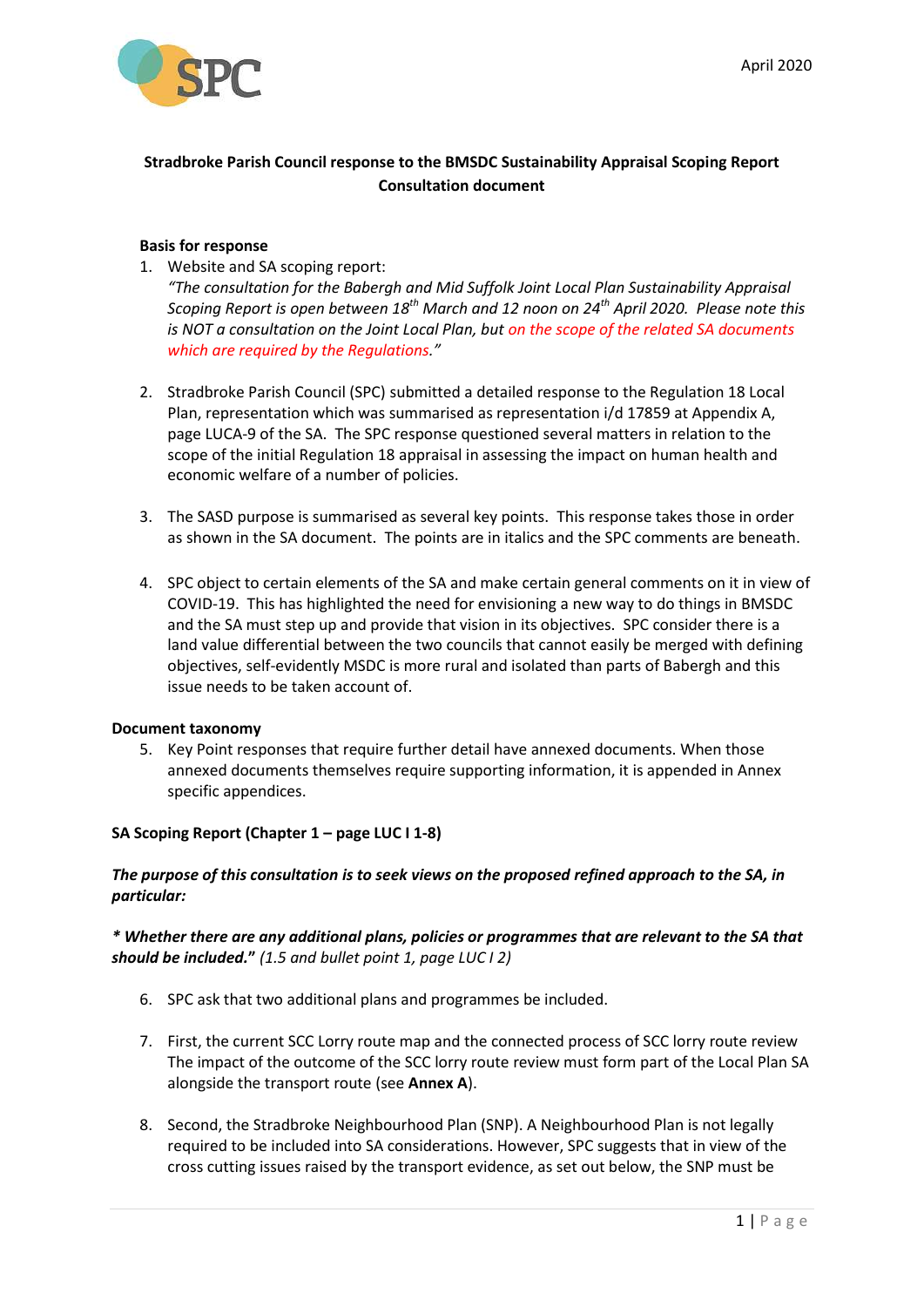included. This is because a Neighbourhood Plan is required to contribute towards the achievement of sustainable development. NPPF states: "*significant weight should be placed on the need to support economic growth and productivity, taking into account both local business needs and wider opportunities for development. The approach taken should allow each area to build on its strengths, counter any weaknesses and address the challenges of the future.*" (NPPF 2019 para 80).

- 9. The SNP contains objectives to promote local business needs and wider opportunities for development. SPC consider the SA does not take full account of potential risks to sustainable development in Stradbroke. The SNP proposes to increase the population of the settlement by over 30% from base, from 1400 to 2000 people, and to alter the demography and rising age profile bias in favour of younger people and families. The SNP is a serious attempt to prevent the settlement declining into a retirement village with all of the problems that can bring. The Bailey Venning policy report shows that Stradbroke is baring a burden far beyond its OAN for reasons connected with its made NP.
- 10. In view of the transport concerns raised and the cumulative impact on the SNP, SPC considers it necessary to include the SNP and lorry route issue into the SA sustainability scoping. These issues are detailed below and in **Annex A**.

### *\*Whether the baseline information provided is robust and comprehensive and provides a suitable baseline for the SA of the Local Plan. (1.5 bullet point 2, page LUC I 2)*

- 11. SPC maintain their Regulation 18 concerns about transport and highways information. One element of the baseline information which does not provide a suitable baseline for the SA is the WSP transport study impact on the A140 corridor. It is too narrow an assessment.
- 12. The SA states p43:

*"Traffic growth and road projects*

*A recent modelling report 82 tested the Council's core set of development assumptions across the District made in the Local Plan. The modelling shows future traffic growth for 2026 and 2036, as a result of changing patterns of travel behaviour and predicting future traffic impacts. The growth assumptions for the modelling consider population growth and specific development locations, as well as car ownership and relative vehicle operating costs. ….*

*5.22 In Mid Suffolk District, the A140 corridor is shown to have capacity issues at multiple locations including the A140/A1120 staggered crossroads and A140/Workhouse Road/Stoke Road junction.*

82 WSP (2020) Ipswich Strategic Planning Area Local Plan Modelling: https://www.babergh.gov.uk/assets/Strategic-Planning/Current-EvidenceBase/Transport-Modelling/2020/200115-ISPA-MR7-SCC-Hwy-ResultsReport.pdf."

13. The WSP document (again p 43) pages 43-45 sets out detailed findings and a map. The findings state:

3.11.3. Several approach roads to the A140 between Workhouse Road and the Scole Bridge are nearing or over capacity in the AM/PM peak in 2026/36 (Location 3 and 4 in Figure 23/Figure 24). The A140 at the Scole Bridge is nearing capacity in 2026 AM peak, and over capacity in 2036 AM Peak (Location 5 in Figure 23/Figure 24). For clarity and emphasis it is noted that the settlement to the right of the number 5 is Stradbroke.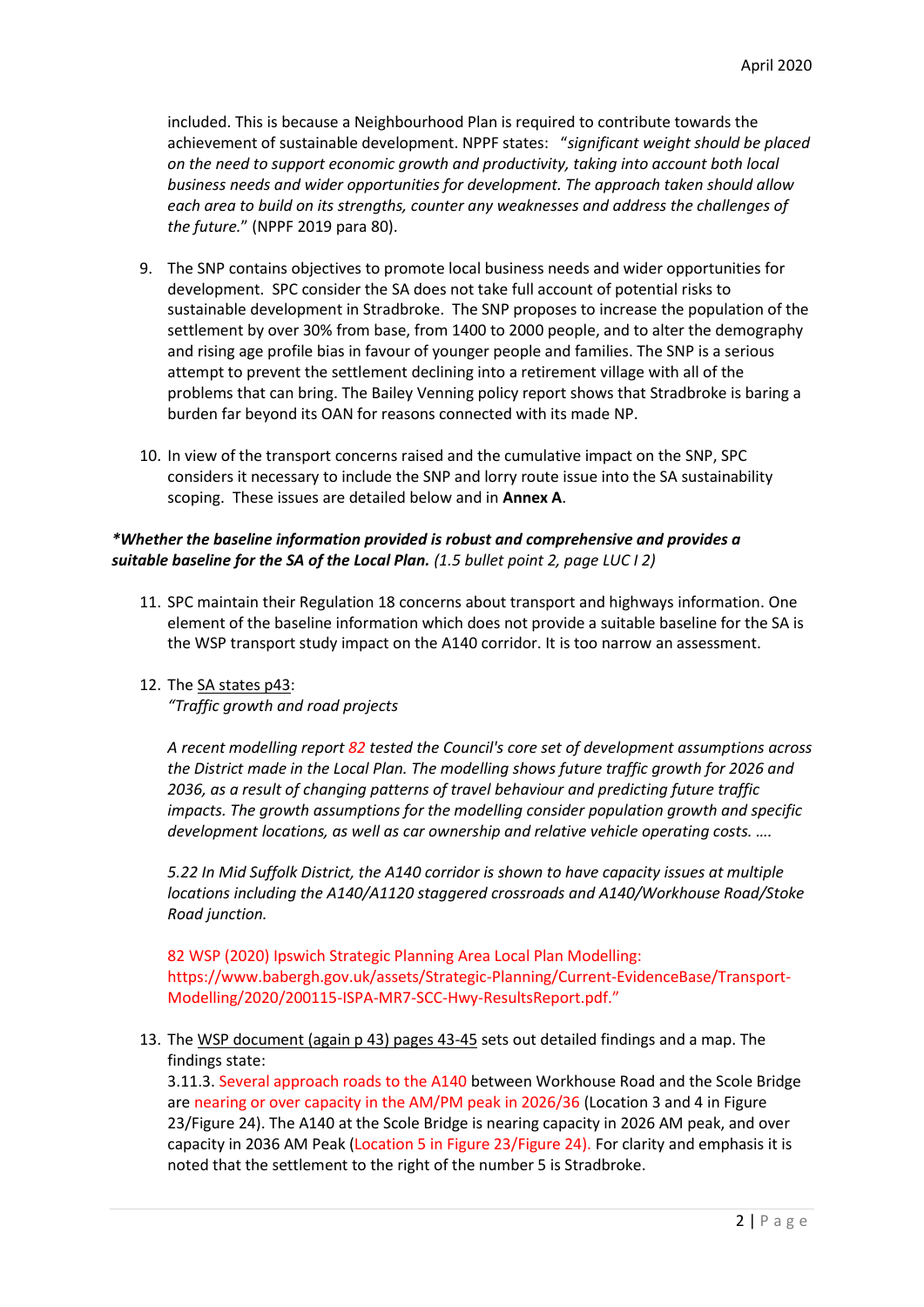- 14. Location 5 is the junction of the B1118 and the A 140. The B1118 runs from there into Stradbroke and down Queens Street to the village crossroads with the B1117. This crossroads of the B1117/B1118, and the B118 to the A140 through Stradbroke via Queens Street, form part of the designated SCC lorry route, for delivery and collection access only. This route is NOT a through route.
- 15. However, it is the convenient cut through route from the A12 at Halesworth and from Framlingham to the A143, and from the A1120 to the A143, both of which run through Stradbroke via Queen Street B1118. The A143 then feeds into the A14 at Bury St Edmunds and via Cambridge to the Midlands and North as can be seen from the regional map.
- 16. Since the SNP was made in January 2019, planning consent has been granted to the Cranswick chicken factory in Eye without an EIA assessment of local impact, even though it is Schedule 2 development. This is noted in the SA response to SPC comments Rep 17859 Appendix A p.A-9.
- 17. In addition to the chicken factory there is an anaerobic digestion site close to Stradbroke which is safeguarded in the recently examined SCC Waste and Minerals Plan. The only access to and from both sites is through Stradbroke, along B roads to the A 140 and return.
- 18. Eye Town council have now produced a report to show why no lorries should travel through Eye, which connects the A 140 to the B1117 though Eye and then on to Stradbroke (see **Annex A**).
- 19. The obvious issue here is that Stradbroke is at risk of funnelling a severe quantum of traffic within the Plan timescale which has not been modelled in the WSP document alongside the significant growth plans for the settlement.
- 20. SPC has already raised these issues in its Regulation 18 response. SPC has provided evidence of the significantly under modelled transport activity to and from the anaerobic digester, information obtained from a FOI request to SCC (see **Annex B**).
- 21. WSP has not modelled the Eye factory impact other than to show the impact on the A 140 at one specific junction, for which mitigation is proposed by way of a roundabout. However, foreseeably the factory suppliers will seek to locate broiler units as close to the factory as possible as noted by SPC in their Regulation 18 response based on the Cranswick website, in which a copy of the Cranswick website statement was provided.
- 22. The SPC concerns are:

First, that the Local Plan SA shows the transport network and **not** the Lorry route for consultation.

Second, it should be modelling the capacity of the SCC Lorry Route and the impact of known and foreseeable development in Stradbroke Queens Street ( ie the Eye factory and future new broiler units) on this route and taking a view on future sustainable development to inform policy. The previous SPC submission is not acknowledged in the current SA response. Both maps are shown in **Annex A.**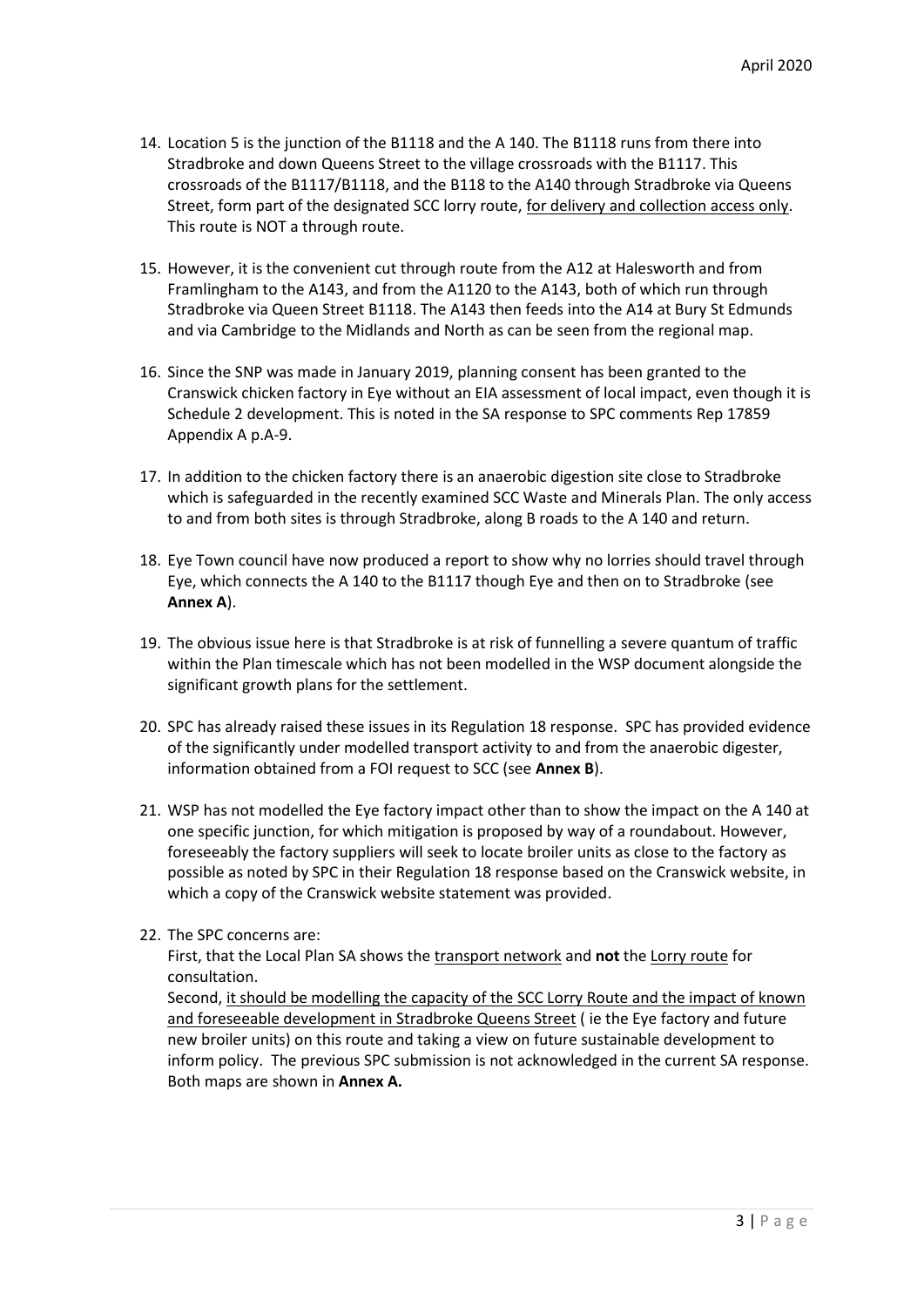

**Image of B 1118 lorry Route Queens Street Stradbroke, the red lorry has mounted the only pavement to allow the white lorry to pass**.

*\*Whether there are any additional key sustainability issues relevant to the plan area that should be included. (1.5 bullet point 3, page LUC I 2)*

23. As noted above one key unmodelled sustainability issue is the cumulative impact of future development on the B1117/B1118 crossroads and Queen Street in Stradbroke which may be severe. (New NPPF Para 109).

A paper written by Celina Colquhoun (Barrister at 39 Essex Chambers) in 2018<sup>1</sup> highlights relevant extracts with *emphasis added*, and references areas carried forward from the old NPPF Para 32:

*"15. …….. Inspector APP/D3315/W/16/315862 commented of that test (paragraph 34) that the term 'severe' sets a high bar for intervention via the planning system in traffic effects arising from development, stating that: "The council agreed that mere congestion and inconvenience was not sufficient to trigger the 'sever' test but rather it was a question of the consequences of such congestion". I agree with my colleague's comments, which have influenced my determination of the appeal.*

*16. In the above mentioned appeal decision the inspector considers (paragraph 25), and I agree with him, that the queuing of vehicles is a relevant matter in looking at cumulative impact development on the local highway network.*

*17. The main parties considered that the critical elements in assessing whether the impact was severe were firstly, increase in the number of vehicles likely to be generated by the proposed development in relation to the capacity of the road to accommodate such an increase, both in terms of free-flow of traffic and highway safety. In addition, the ability for pedestrians to cross the main road conveniently and safely and the ease of vehicles to gain access to the main road from side streets and access points, were agreed to be important factors in assessing potential severity of impact."*

24. Some of these principles are now set out in the new NPPF in Paras 108 a-c.

**.** 

<sup>&</sup>lt;sup>1</sup> <https://www.linkedin.com/pulse/transport-grounds-refusing-permission-severe-nppf-32-colquhoun/>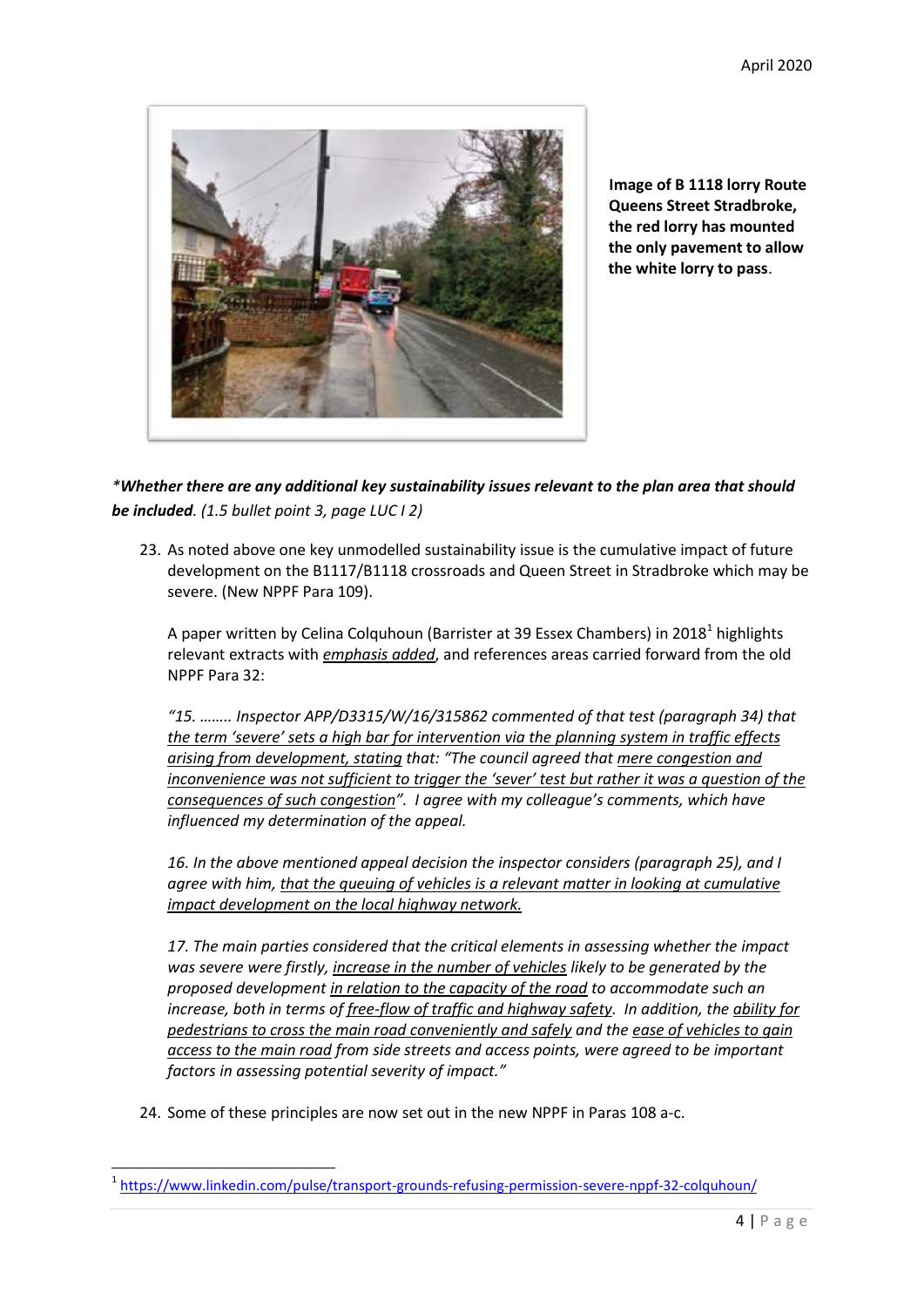25. Queens Street must be specifically included as a policy consideration for all future development. In the photo above for example, the entrance to the lapsed scheme in the SNP written in because it already has planning permission and for no other reason, is obscured by the white lorry and this site for one clearly fails the above NPPF test.

# *\* Whether the amended SA framework (Chapter 11) is appropriate and includes a suitable set of SA Objectives. (1.5 bullet point 4, page LUC I 2)*

- 26. SPC **object** to SA Objective 16 as it is not effective. It does not stress test the impact of proposed commercial development travel along the B1118 pinch point in Stradbroke. SPC also make general comment on the objectives below.
- 27. To make this objective sound and therefore the policies and allocations to be assessed against it sound, Objective 16 must include the question: "**Will it contribute to a severe impact on the SCC lorry route in BMSDC at any point?"** This will require the developer to model the impact by showing the distribution route for their business and the quantum in every case, and not just the impact on the local road junction as in the WSP modelling for the Eye estate.
- 28. Asking that question would have ensured the Cranswick factory was made accountable in a way it has not been so far, and will require developers to show the lines of travel to be taken by their lorries, which can then be conditioned in planning.
- 29. The evidence for the Barley Brigg digester shows that the developer's transport assessment figures alone were unreliable. The requirements to show the route impact in visual and numerical form would allow settlements to monitor permissions effectively. (see **Annex B**)
- 30. This will allow for the hierarchy of "prevent mitigate compensate" to operate effectively in future determinations and be accountable to local communities affected by lorry traffic.
- 31. SPC make general comments that the objectives may need to be expanded and amended in view of COVID-19 to facilitate economic objectives.

In particular:

- Specific requirements to support long term home and remote working solutions.
- To envision and take account of, and also to promote, long term agri tech development solutions for crop growing over traditional farming in view of the current labour shortage for traditional crops. SPC raised this in Regulation 18 responses.
- Likewise there must be a strong lead on managing broiler developments in view of infection and contamination lessons learned by the COVID-19 outbreak. (see SCC correspondence **Annex A**).

# *\*Whether the criteria and assumptions for appraising potential site allocations are appropriate for this stage of the SA process, and a suitable refinement on those used to date. (1.5 bullet point 5, page LUC I 2)*

32. SPC have commented in detail on this matter in Stradbroke with evidence. The current evidence supports avoidance of highways impact on Queen Street of allocations not specifically written into the SNP. This will impact in particular on Policy STRAD19 Grove Farm (See the full response in **Annex C**).